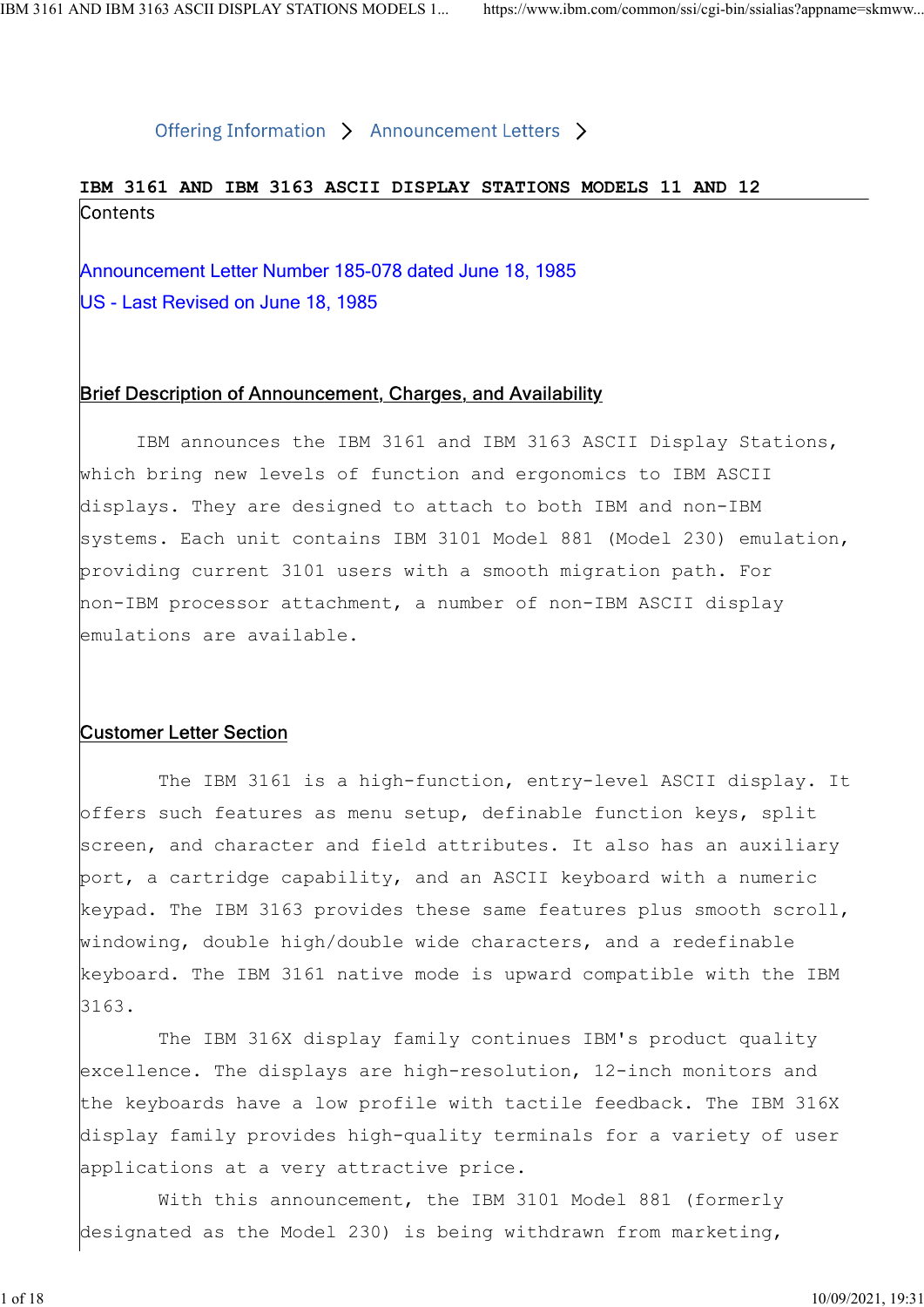|         |                          | effective September 18, 1985, and the IBM 3101, IBM 3161, and IBM    |
|---------|--------------------------|----------------------------------------------------------------------|
|         |                          | 3163 are included in the revised Information Display System Volume   |
|         |                          | Procurement Amendment (VPA) Exhibit in a new category with a revised |
|         |                          | discount schedule.                                                   |
|         | HIGHLIGHTS               |                                                                      |
| $\circ$ |                          | Improved ergonomics                                                  |
|         | $\sim$                   | Tilt/swivel display                                                  |
|         | $-$                      | Etched/dark screen to reduce glare                                   |
|         |                          | Enhanced keyboard                                                    |
|         | $\qquad \qquad -$        | Brightness/contrast controls                                         |
|         |                          | Reduced footprint                                                    |
| $\circ$ |                          | Screen characteristics                                               |
|         | $\sim$                   | 25 lines x 80 characters                                             |
|         | $\equiv$                 | 8 x 16 character cell                                                |
|         | $\overline{\phantom{m}}$ | 12-inch green phosphor cathode ray tube (CRT)                        |
|         | $\qquad \qquad -$        | Reverse video, blinking, underline, dual intensity, and              |
|         |                          | nondisplay attributes                                                |
| $\circ$ |                          | New keyboard                                                         |
|         | $\qquad \qquad -$        | Designed for ASCII                                                   |
|         |                          | Tactile feedback                                                     |
|         |                          | Low profile                                                          |
|         |                          | 12 function keys (shifted to 24) and three PA keys                   |
|         |                          | Numeric keypad                                                       |
|         |                          | Coiled cable                                                         |
| $\circ$ |                          | Enhanced functions                                                   |
|         | $\overline{\phantom{0}}$ | Menu setup                                                           |
|         | $\qquad \qquad -$        | Definable function keys                                              |
|         | $\overline{\phantom{m}}$ | Attributes in character and block modes                              |
|         | $\overline{\phantom{m}}$ | Line drawing characters                                              |
|         |                          | Split screen                                                         |
|         |                          | CRT saver                                                            |
| $\circ$ |                          | Communication                                                        |
|         | $\qquad \qquad -$        | Selectable speeds to 19.2K bps                                       |
|         | $\qquad \qquad -$        | 7/8 bits option                                                      |
|         |                          | XON/XOFF                                                             |
|         | $\qquad \qquad =$        | RS232C auxiliary port                                                |
| O       |                          | Additional functions of 3163                                         |
|         |                          |                                                                      |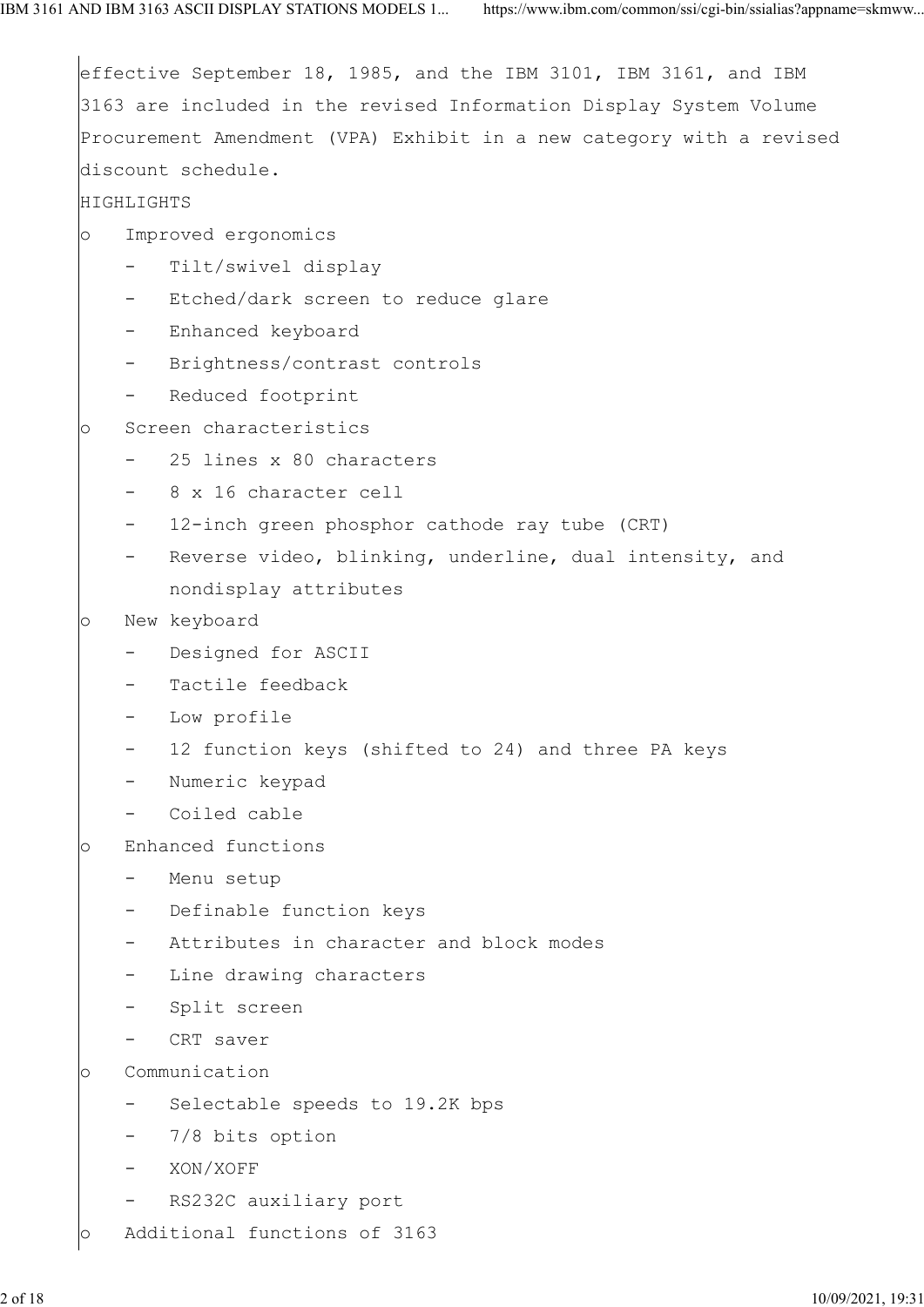- Smooth scroll
- Viewports, paging, and partitioning
- Double high/double wide characters
- Redefinable keyboard
- Block longitudinal redundancy checking (LRC)
- Host-loadable character set
- Extended attributes

# o Variety of emulations\*

- 3161: 3101 Model 881 (230), ADDS Viewpoint, Hazeltine 1500, Lear Siegler ADM-3A, Lear Siegler ADM-5, TeleVideo 910
- 3163: 3101 Model 881 (230), DEC VT52 and VT100 (via cartridge)
- ADDS Viewpoint is a registered trademark of Applied Digital Data Systems, Inc.; Hazeltine 1500 is a registered trademark of Hazeltine Corp.; Lear Siegler ADM-3A and ADM-5 are registered trademarks of Lear Siegler, Inc.; TeleVideo 910 is a registered trademark of TeleVideo Systems, Inc.; DEC VT52 and VT100 are registered trademarks of Digital Equipment Corporation. DESCRIPTION

IBM 316X DISPLAY FAMILY DESCRIPTION

 The IBM 3161 and IBM 3163 Models 11 and 12 are general-purpose ASCII displays that provide a wide range of functions and communicate using the ASCII/ISO communication codes. The 3161 and 3163 are composed of a high-quality 12-inch monochrome display with a tilt and swivel pedestal, a 102-key low-profile keyboard that is specifically designed for use with ASCII systems, and a logic element that can accommodate an optional cartridge. The 3161 and 3163 are designed to attach to both IBM and non-IBM systems. For IBM systems, 3101 emulation is either operator- or software-selectable and is included in the 3161 and 3163 base logic. For non-IBM systems, five emulations are available in the base logic of the 3161 (ADDS Viewpoint, Hazeltine 1500, Lear Siegler ADM-3A and ADM-5, and TeleVideo 910) and two emulations via the same cartridge for the 3163 (DEC VT52 and VT100).

 The IBM 3161 is a high-function, entry-level ASCII display. It offers such advanced functions as menu setup, definable function keys, split screen, and character and field attributes. The display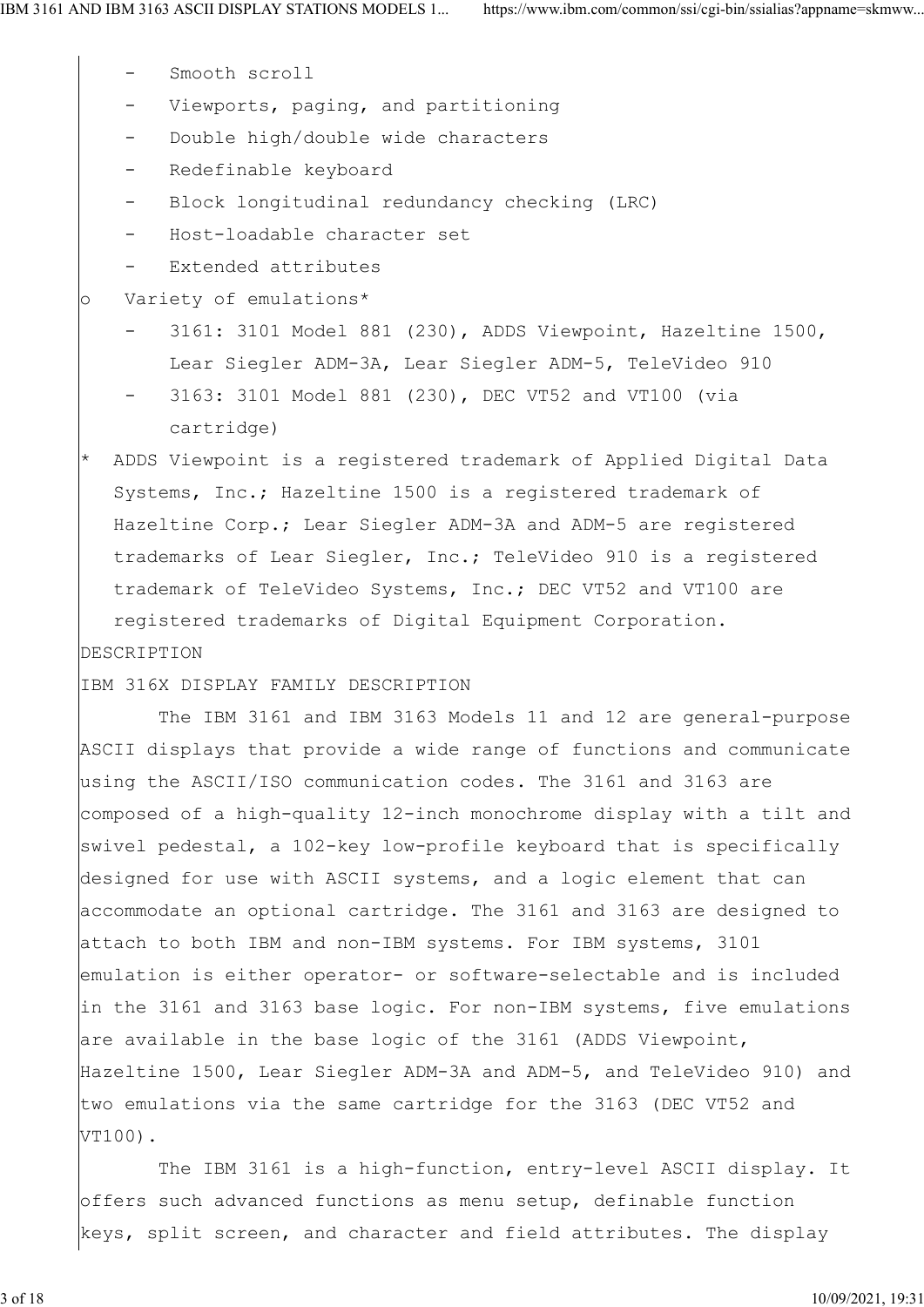provides brightness and contrast control knobs on a green phosphor, antiglare screen that is 25 lines by 80 characters wide (the 25th line is an indicator row). The keyboard layout is compatible with most ASCII display keyboards and is attached to the logic unit via a coiled cable. The keyboard provides tactile feedback to the operator, selectable tilt angle, and a numeric keypad. The logic element provides multiple options for communication, such as line speed, XON/XOFF, and operating modes. The operator may select 3161 native mode, 3101 mode, or one of the five non-IBM entry-level ASCII emulators. An auxiliary port allows the attachment of an ASCII printer.

 The IBM 3163 is an advanced editing display that provides sophisticated features, such as multiple screen viewports, partitioning, and paging, as well as many advanced screen characteristics, such as smooth scroll and double high/double wide characters. It consists of a keyboard, a display, a logic element, and an optional cartridge.

 The IBM 316X display family offers capabilities not generally available in ASCII terminals. All models have provisions for an optional cartridge that alters the personality of the terminal. Other features on the 3163 include a 7,680-character buffer that may be divided into partitions (maximum of three), each of which may be longer and wider than the viewing area; block error checking; and a redefinable, recappable keyboard. In addition, all models of the 316X family are designed with IBM quality with excellent screen characteristics and tactile feedback on the keyboard.

 The IBM 3161 and IBM 3163 are each offered in two models: o 3161 Model 11 - RS232C interface

o 3161 Model 12 - RS232C/RS422A operator- selectable interface

o 3163 Model 11 - RS232C interface

o 3163 Model 12 - RS232C/RS422A operator- selectable interface. IBM 316X DISPLAY FAMILY FUNCTIONS

MENU SETUP: Communication options for both the main and auxiliary ports are easily modified by the operator. Pressing the SETUP key on the keyboard provides a full-screen display of the current settings. To change a value, the operator simply advances the cursor to the chosen field and presses the space bar until the desired value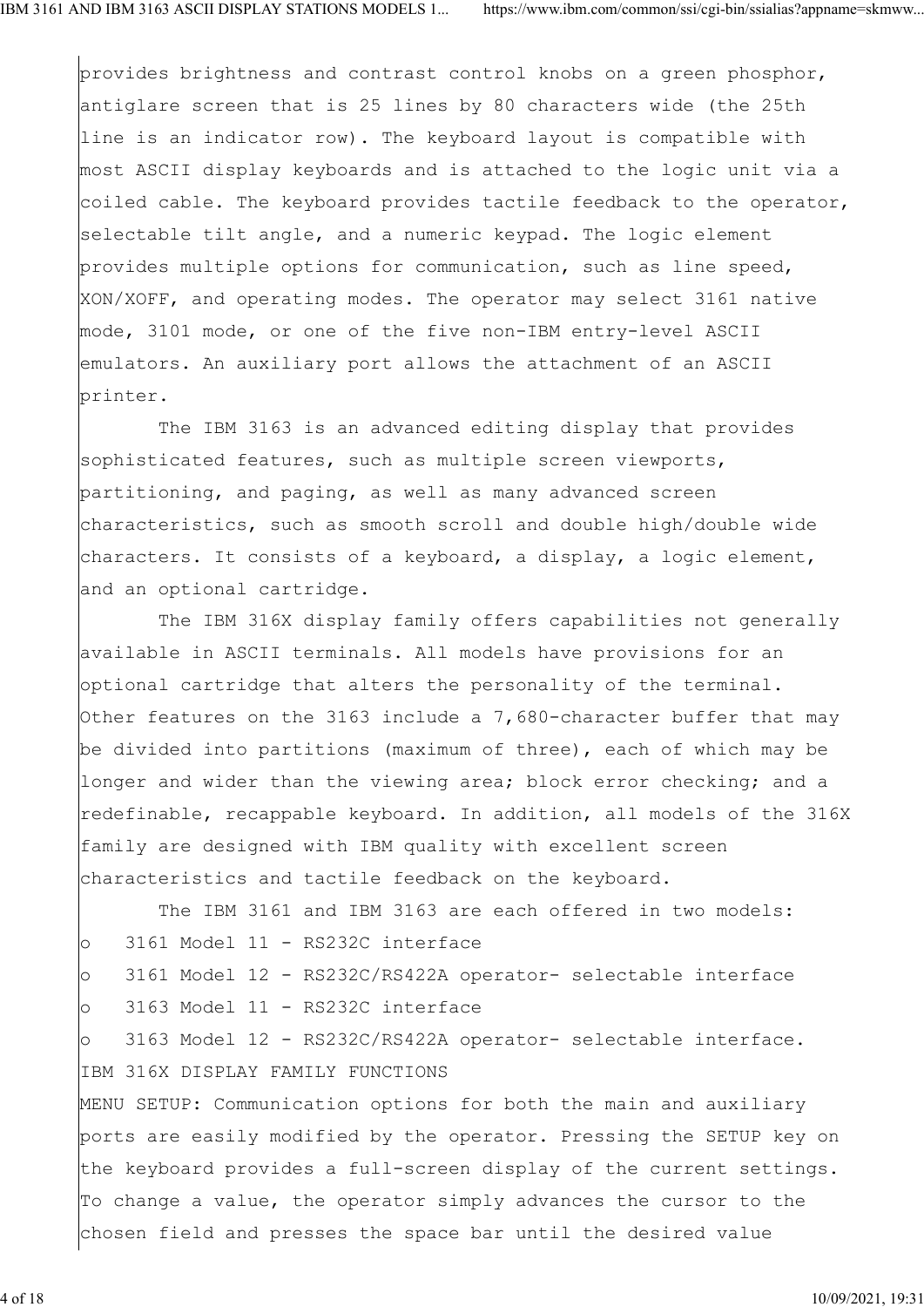appears. Such communication options as line speed, parity, number of stop bits, word length, and turnaround characters are on the menu, along with the operating options, such as native/emulation modes and character/block modes. All setup data will be retained when power is turned off.

DEFINABLE FUNCTION KEYS: The 24 function keys (F1 through F24) may have data 'defined" to them by either the operator or a host program have data 'defined" to them by either the operator or a host program to assist in entering frequently keyed information. Any function key can be set to a character string, and subsequent pressing of that key will simulate the operator's entering of that character string. (This is similar to the PLAY/RECORD feature on the 3180 and 3270 PC.) Each key may be set to a maximum of 32 characters (64 for the 3163). The sum of all the key strings may be a maximum of 128 characters (256 bytes for the 3163). All values are stored in nonvolatile memory, so they are saved when power is turned off.

CHARACTER AND BLOCK MODE ATTRIBUTES: Attributes that control the visual presentation of characters (underline, reverse video, nondisplay, blinking, and dual intensity) are available. There are three types of attributes: field, character, and line. Field attributes provide control in a manner similar to the 3270 and are available in block mode only. A field attribute occupies a screen and buffer position and affects all characters in a field. Character attributes may be used in both block and character modes. A character attribute does not take up a screen or buffer position, and is in

effect for all subsequent characters sent to the display until the next character attribute is sent. Double high/double wide characters (IBM 3163 only) are provided via a line attribute, which is in effect for a line of the screen.

LINE DRAWING CHARACTERS: Twenty-four line drawing characters are available for creating continuous lines on the display. These characters use the entire 8 x 16 cell of each screen position, and are invoked by host command or operator action. All 24 characters are represented on the numeric keypad for easy access. An example of the use of these characters would be a grid or table that has horizontal and vertical rows or an organization hierarchy with each position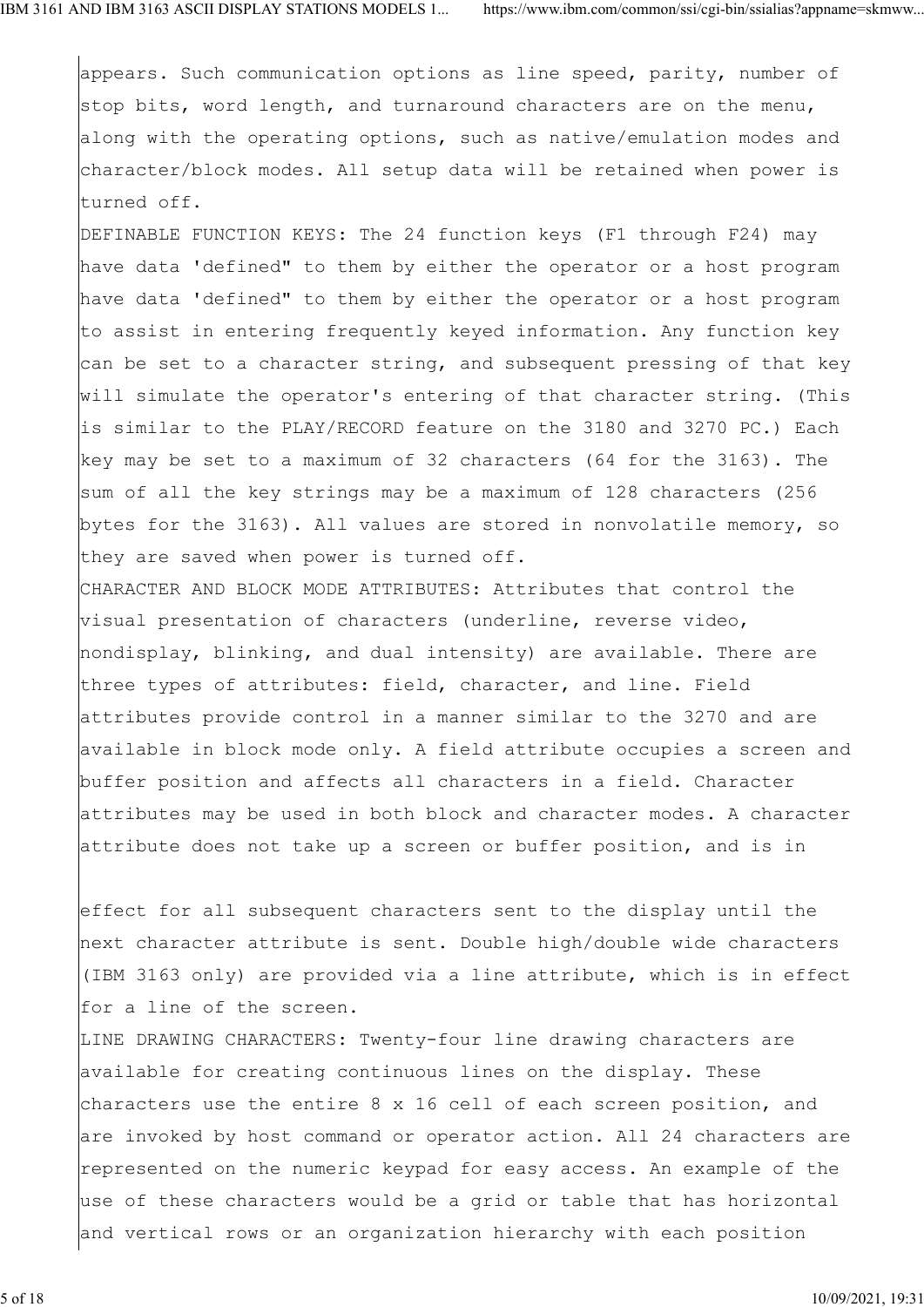contained in a box.

CRT SAVER: A timer is provided that 'blanks" or "dims" the display if CRT SAVER: A timer is provided that 'blanks" or "dims" the display if there has been no keystroke activity or no data transfer from the host for an operator-specified amount of time (similar to the 3180 'screen dimming" function). During menu setup, the operator may 'screen dimming" function). During menu setup, the operator may choose this time to be 5, 10, or 15 minutes or 'none" (the screen choose this time to be 5, 10, or 15 minutes or 'none" (the screen will never dim).

TERMINAL EMULATION: Models of the 3161 and 3163 provide for a wide range of emulations of competitive terminals as well as of the IBM 3101. The IBM 3161 provides in the base box emulations of the IBM 3101 Model 881, ADDS Viewpoint, Hazeltine 1500, Lear Siegler ADM-3A and ADM-5, and TeleVideo 910 terminals. Switching among these emulation models and the native 3161 mode is accomplished via menu setup or host software commands. The IBM 3163 provides IBM 3101 Model 881 emulation, and an optional cartridge is available on the 3163 to emulate the DEC VT52 and VT100. The DEC cartridge must be removed to access the other modes.

HOST ATTACHMENT: Both the 3161 and 3163 attach to a wide variety of IBM and non-IBM hosts via the main communications port with one of two interfaces. The IBM 3161 Model 11 and the IBM 3163 Model 11 provide an RS232C interface for the main port, while the 3161 Model 12 and 3163 Model 12 have a menu option to select RS232C or RS422A. The main communications port has a selectable transmission rate from 50 bps to 19,200 bps, inbound and outbound XON/XOFF pacing (inbound pacing is the default and not selectable for the 3161), and echo/character/block modes, and supports 7- or 8-bit word length and non/odd/even/mark and space for parity. It allows full- and half-duplex communication to a host. The RS232C communications cable may be up to 40 feet long, and the attachment may be direct or via a modem. The RS422A interface supports a point-to-point direct coupling with a maximum cable length of 4,000 feet. AUXILIARY PORT: This RS232C port can be used on the 3161 for attaching another asynchronous ASCII device such as an ASCII printer. On the 3163, the auxiliary port is enhanced with a bidirectional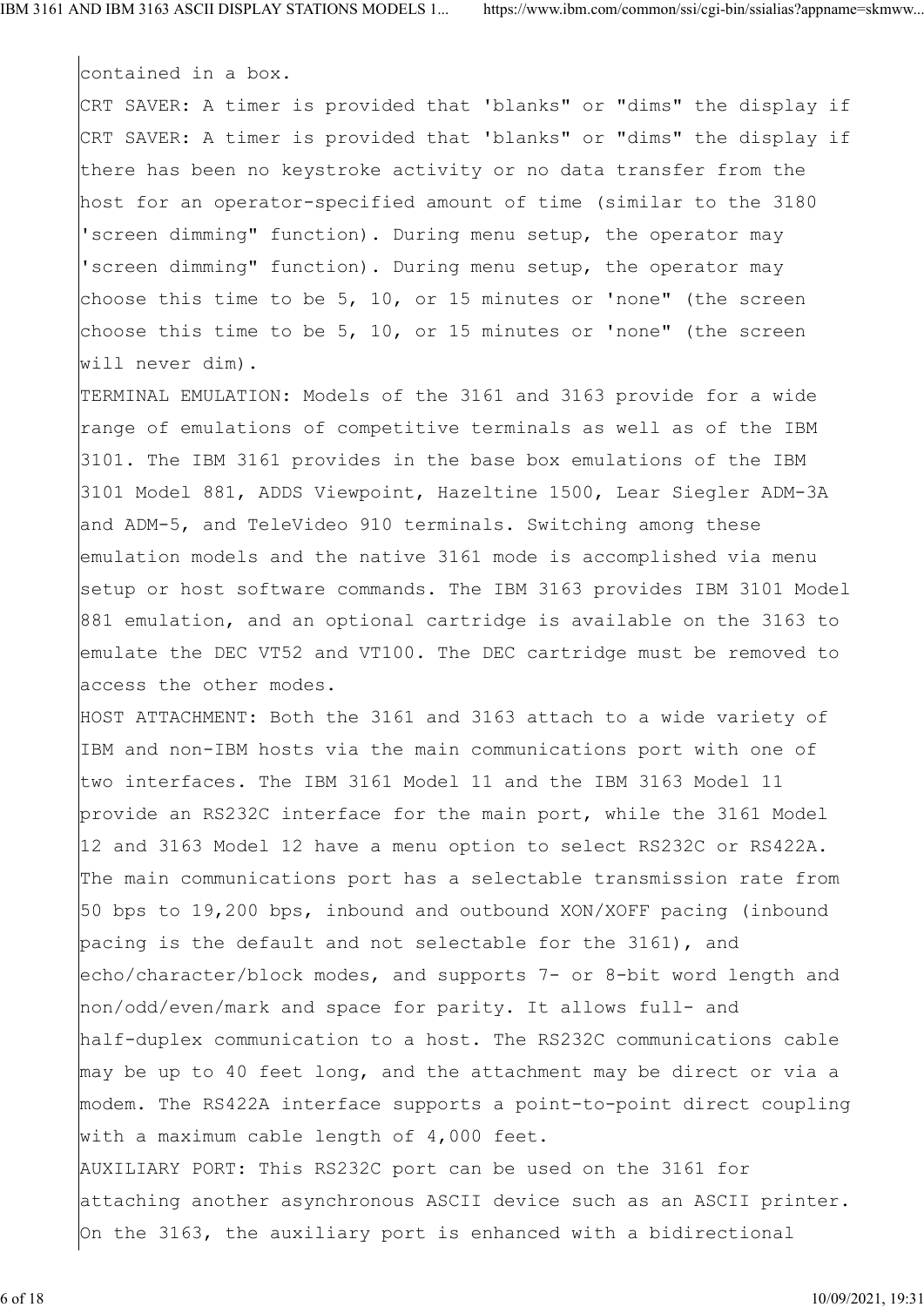capability. This allows the attachment of output devices, such as a printer, as well as input devices, such as wands and other ASCII terminals. Transmission rates from 50 bps to 19,200 bps are selectable independent of the main communications port speed settings on both the 3161 and 3163.

SPLIT SCREEN: The 3161 supports the ability of a host program to divide the screen (1,920 characters) into three horizontal screen areas or 'viewports." The host program may define the height of each areas or 'viewports." The host program may define the height of each area and send data to and receive data from each of them. The operator has the capability of remaining within the current viewport set by the host program or 'jumping" to the next one. A possible use set by the host program or 'jumping" to the next one. A possible use of the split-screen facility would be the creation of a master program that assigns each viewport to a different application for the operator.

IBM 3163 ENHANCED FUNCTIONS

SMOOTH SCROLLING: This feature allows the terminal to move smoothly, upward and downward, the data displayed on the CRT. The data is rolled one picture element at a time, so that the movement looks continuous, rather than 'jumping" a line at a time up the screen. continuous, rather than 'jumping" a line at a time up the screen. VIEWPORTS, PAGING, AND PARTITIONING: This 3163 facility is an expansion of the 3161 split-screen function. The 3163 has a data buffer that is four times the size of the 3161 buffer (7,680 characters vs. 1,920 characters). Since this is more data than can be displayed on the CRT, each of the three split-screen areas or 'viewports" displays a portion of the data buffer. The operator may 'viewports" displays a portion of the data buffer. The operator may pan across sections of the data from the buffer in these screen areas. A more detailed explanation of the terminology and available functions follows:

o Horizontal and Vertical Viewports: Each screen area is called a 'viewport" since it displays a "view" into the data buffer. The 'viewport" since it displays a "view" into the data buffer. The 3163 viewports may be both horizontal and vertical screen areas, compared to the 3161, which has all horizontal screen areas.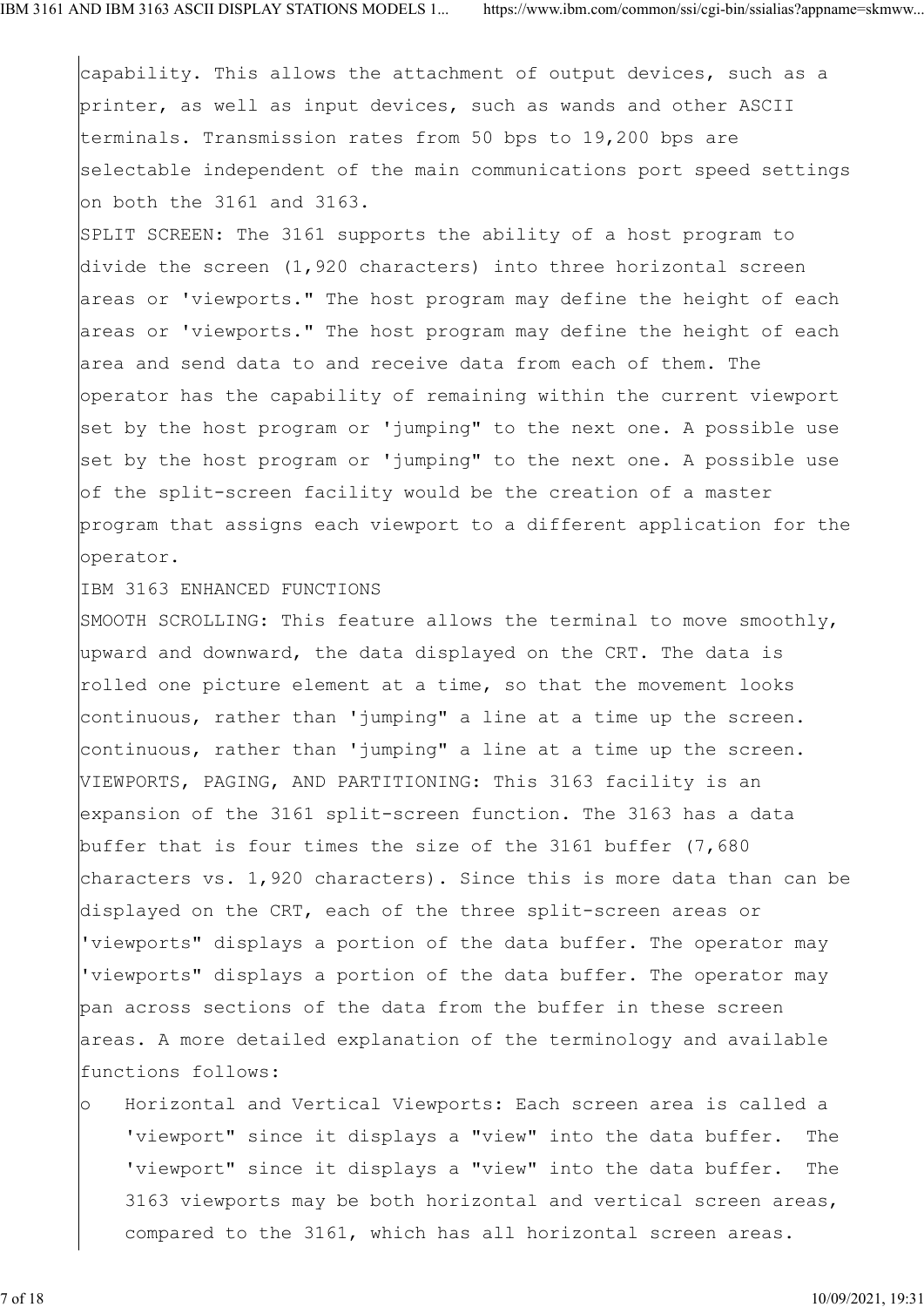There is a maximum of two adjacent viewports on the screen. Data in the viewports may be viewed by moving vertically and horizontally using the scroll keys.

- o Partitioning: The three screen viewports look into three corresponding areas in the data buffer, called 'partitions." corresponding areas in the data buffer, called 'partitions." Partitions may be up to 255 characters by 255 characters, and may not overlap in the data buffer. The sum of the three partitions must be less than or equal to the size of the data buffer (7,680 characters).
- o Paging: Data in a partition may be organized into a maximum of four 'pages." This gives the operator the ability to "jump" to four 'pages." This gives the operator the ability to "jump" to different sections or pages of the data, which may be formatted differently.

DOUBLE HIGH/DOUBLE WIDE CHARACTERS: A line attribute may be used to control the following characteristics of each line of a screen area or partition: single high/single wide, single high/double wide, double high/single wide, double high/double wide. These characters can be used as another means of highlighting important information. Only viewports that are 80 columns wide may use this feature. REDEFINABLE KEYBOARD: The following functions are provided for all the single unit keys except the keys in the typewriter input area: o Swap - To exchange the locations of two function keys o Copy - To copy a function from one key to another o Delete - To delete a function from the keyboard o Default - To return the functions of all keys to the default o Check - To check the key function. BLOCK LRC ERROR CHECK: The IBM 3163 has the ability to generate and check the longitudinal redundancy check character at the end of block mode data transmission. This capability allows increased data integrity for this asynchronous terminal. HOST-LOADABLE CHARACTER SET: A user may define his own special characters or graphics symbols within the 8 x 16 character cells. Examples of special characters include foreign language letters, mathematical and scientific symbols, and special fonts such as bold and italics. Up to 94 characters may be loaded and accessed.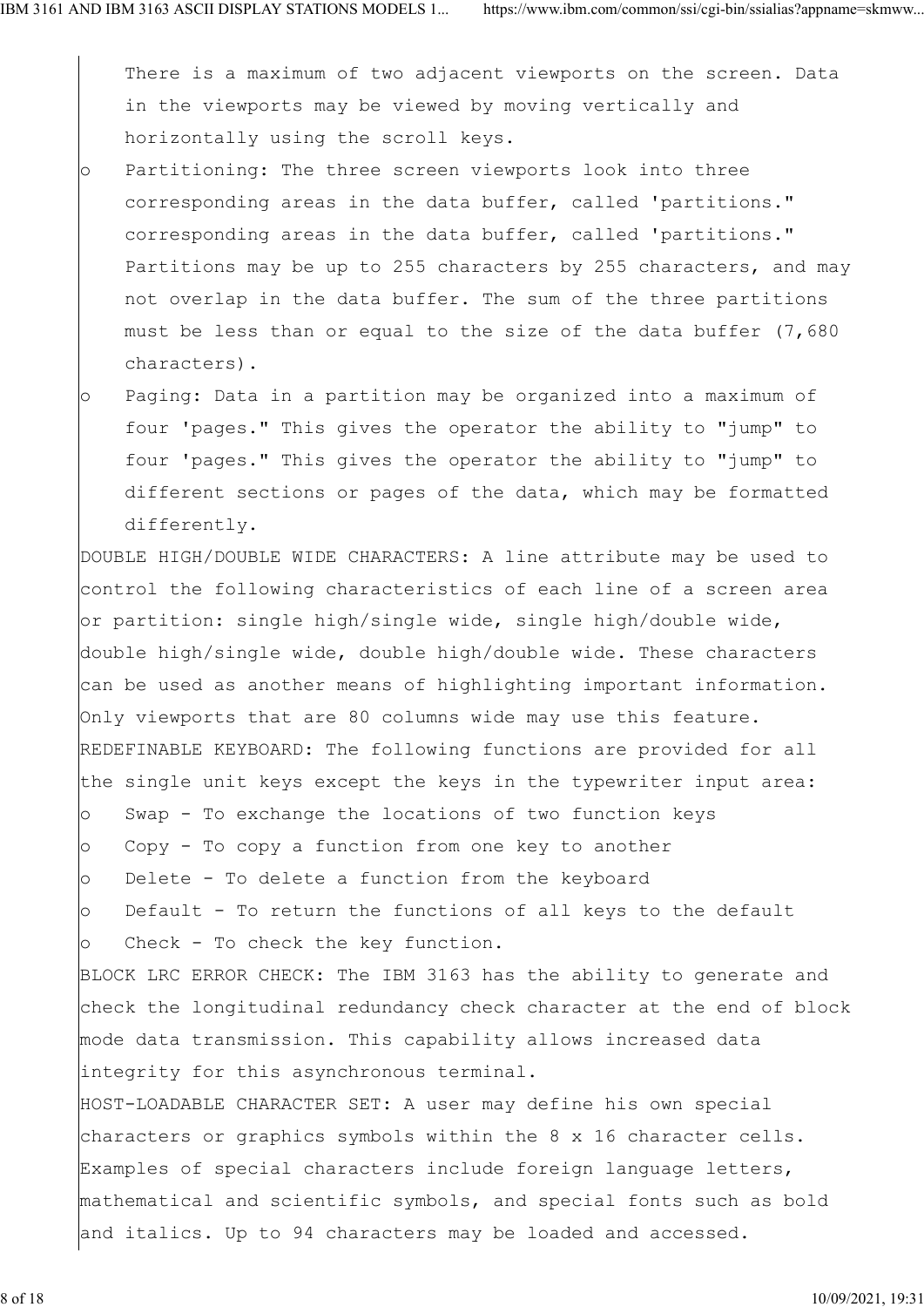Characters are loaded under program control and accessed for display through programming or operator control. ADVANCED EDITING FIELD ATTRIBUTES: These attributes are used to reduce user programming and host workload by performing the editing at the terminal. o Right Justify with Zero or Blank Fill: When the cursor exits this field, all data characters are right-justified and the left portion of the field is filled. o Must-Enter: This field must be modified before transmission can occur. The terminal performs a test to verify that all must-enter fields have been filled when the operator attempts to send the data to the host. o Must-Fill: If this field is modified by the operator, it must be completely filled before the operator can move the cursor out of the field. This feature can be used to edit fixed-length fields (such as social security number) at the terminal. o Auto-Send: This field is transmitted to the host as soon as the operator modifies it and moves the cursor out of the field. HOST ACCESS TO THE INDICATOR ROW: A host message may be written to an 80-character terminal buffer. The contents of the message sent from the host to this buffer are displayed in the Operator Information Area (25th row) by operator or host control. PUBLICATIONS o IBM 3161/3163 ASCII Display Station Setup Instructions (GA18-2312) o IBM 3161/3163 ASCII Display Station Operator Reference and Problem Solving Guide (GA18-2311) o IBM 3161/3163 ASCII Display Station Description Manual (GA18-2310) o IBM 3161/3163 ASCII Display Station Repair Center Maintenance Information (SY18-2118) o Using the IBM 3163 ASCII Display Station to Emulate the DEC VT100/52 (GA18-2313) **SCHEDULE**  First customer shipments of the IBM 3161 and IBM 3163 are planned for July 1985.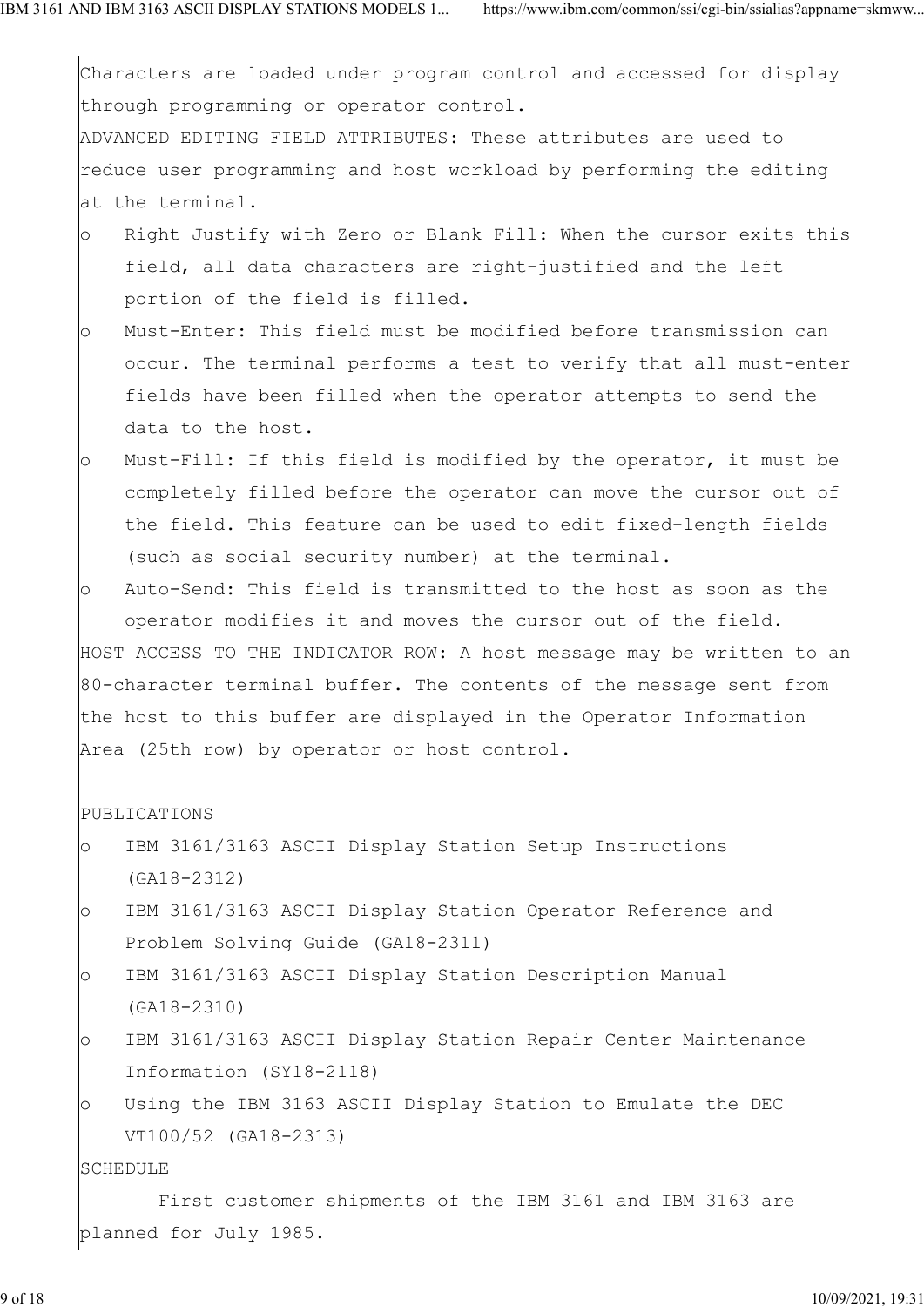### TECHNICAL INFORMATION

### SPECIFIED OPERATING ENVIRONMENT

SOFTWARE SUPPORT: The 3161 and 3163 are supported in 3101 emulation mode by IBM hosts that currently support the IBM 3101 Model 881 or 3101 Model 230, and in native mode by IBM hosts that support the CPT-TWX 33/35 ASCII protocols. They are supported by the current levels of DOS/VSE, OS/VS1, MVS/370, Multiple Virtual Storage/Extended Architecture (MVS/XA), Virtual Machine/System Product (VM/SP), and VM/SP HPO for the System 370, 30XX, and 4300 processors. They are also supported by the current levels of the Series/1 EDX and RPS operating systems. In nonemulation mode, the 316X generates an ANSI X3.4 data stream.

SYSTEMS ATTACHMENT: The 3161 and 3163 attach to hosts via a main communications port that supports RS232C (Model 11s) or RS232C and RS422A (Model 12s). This may be a direct host attachment (as on the Series/1) or a TP/modem attachment (as on a dial-up connection to a System/370). As an alternative to a modem attachment, the 3161 and 3163 may be directly connected to a ROLM CBX (private branch exchange) at speeds up to 19.2K bps through one of the following devices (RS232C interface): Rolmphone DataCom Module (DCM); Data Terminal Interface (DTI); rack-mounted version of the DCM or DTI. SERIES/1 PROGRAMMING SUPPORT: Series/1 support of the IBM 3161 and IBM 3163 ASCII Display Stations is provided in 3101 emulation mode by the current versions of the following licensed programs:

- o Realtime Programming System
- o Event Driven Executive (EDX)
- o Communications Manager (CM)
- o Communications Facility (CF)
- o Transaction Processing System (TPS)
- o Series/1 Input/Output Executive (IOX).

SERIES/1 ATTACHMENT: The 3161 and 3163 ASCII Display Stations attach directly to the IBM Series/1 using either the RS232C interface or RS422A interface, or TP attach via modems using the RS232C interface. The display stations attach to the IBM Series/1 5170 System Unit Model 495 six-port terminal/host attachment card using either the RS232C or RS422A interface, or to the serial/parallel adapter using the RS232C interface. The displays also attach to the IBM Series/1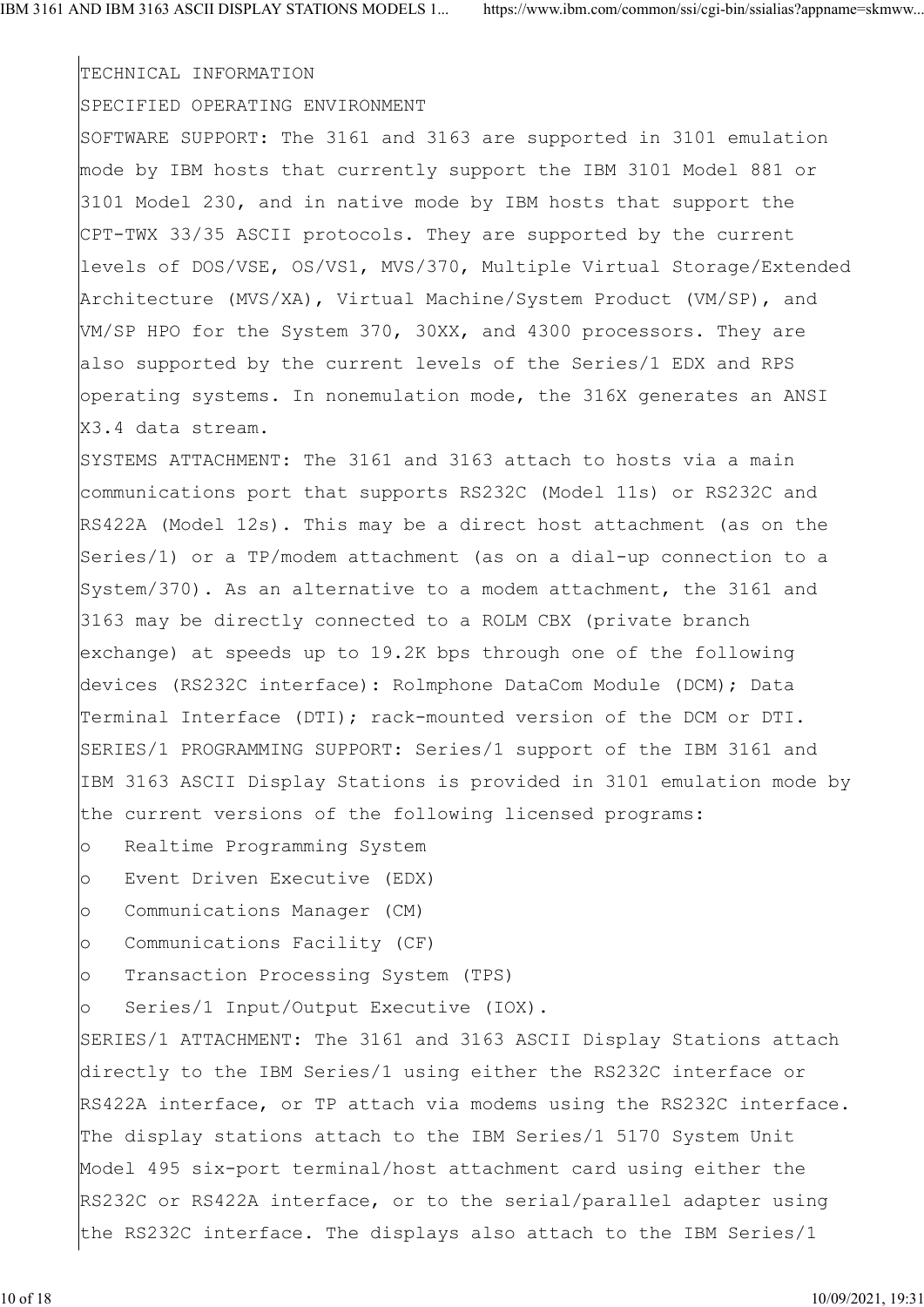4950 System Unit four-port terminal/host attachment card using the RS422A interface or the asynchronous communications adapter using the RS232C interface.

IBM 8100 PROGRAMMING SUPPORT AND ATTACHMENT: IBM 8100 support for the IBM 3161 and IBM 3163 ASCII Display Stations is provided in 3101 emulation mode by the current versions of the DPCX and DPPX operating systems. For direct connection, the 3-meter (10-foot) modem cable must be used and the 8100 direct connect cable cannot exceed 9.1 meters (30 feet), for a total cable length of 12.2 meters (40 feet). Also, the 8100 EIA interface has speeds up to 9,600 bps. SYSTEM 88 PROGRAMMING SUPPORT: System 88 support of the IBM 3161 and IBM 3163 ASCII Display Stations is provided in character mode by the current versions of the following licensed programs:

- o System 88 Operating System
- o System 88 3270 Emulation
- o System 88 Transaction Processing
- o System 88 High Level Languages (COBOL, FORTRAN, PL/I, Pascal, BASIC).

SYSTEM 88 ATTACHMENT: The IBM 3161 and IBM 3163 ASCII Display Stations attach to the IBM System 88 using the RS232C interface. The display stations attach to the IBM System 88 4575 Model 20 and to the 4576 Model 40 and Model 60 using the Direct Connect Line Adapter (#1202) or the Full Modem Line Adapter (#1201) on the System 88. PRINTERS: The 3161 and 3163 have an auxiliary port that can connect an ASCII printer over an RS232C direct connection. A print key allows local printing of the screen, while software commands allow remote printing from a host. For example, the recently announced IBM 4201 Proprinter may attach via its serial interface to the IBM 3161 and IBM 3163 for direct printing of text-oriented screens (or graphics and text via host programming).

IBM 3101 COMPATIBILITY AND MIGRATION: The 3161 and 3163, when operating in 3101 emulation mode, will accept and generate 3101 Model 881 data streams. There are two methods of placing the 3161 or the 3163 into 3101 emulation mode. The operator may select the 3101 operating mode during menu setup, or a suitably programmed host may send a '3101 mode" command to the 316X. The terminal may then be used send a '3101 mode" command to the 316X. The terminal may then be used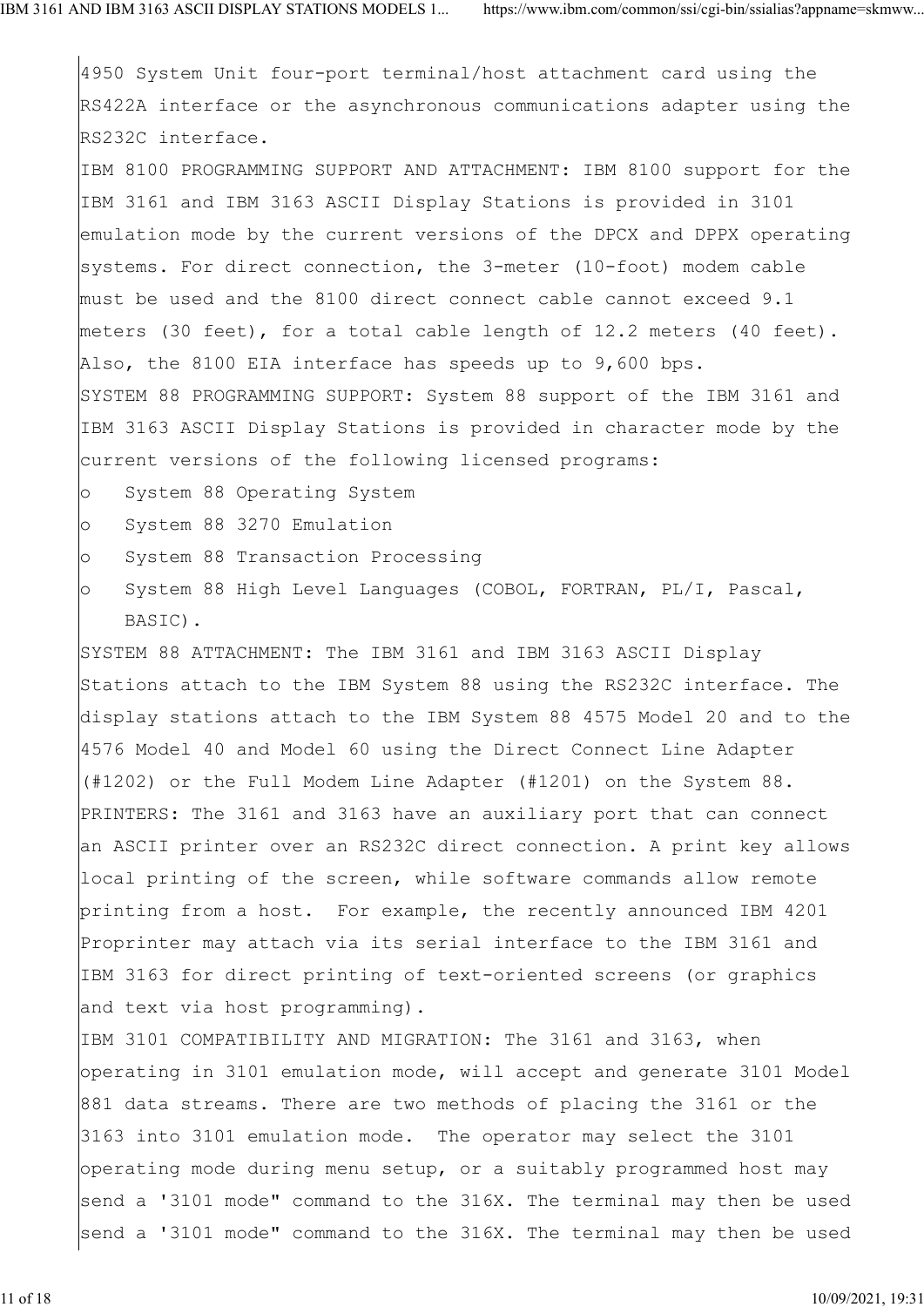as a 3101 Model 881 or earlier 3101 model (110, 130, 210, or 230).

 There are some operational differences in terms of the screen management facilities. The new keyboard has some differences in key nomenclature and key positions. The operator may receive new or different messages. The IBM 3161/3163 ASCII Display Station Description Manual (GA18-2310) documents these differences. It is recommended that current 3101 users refer to this manual for migration planning. Also, see the Limitations section. SECURITY, AUDITABILITY, AND CONTROL

 Data security is provided via a nondisplay field control. User management is responsible for evaluation, selection, and implementation of the security and auditability features, for administrative procedures, and for appropriate controls in application systems. If sensitive data is sent over external communication facilities, user management may wish to pursue the application of cryptography. For more information on data security controls, see Data Security Controls and Procedures (G320-5649). PLANNING INFORMATION

CUSTOMER RESPONSIBILITY: The 3161 and 3163 are designated as customer setup (CSU) machines. A copy of the IBM 3161/3163 Setup Instructions (GA18-2312), which contain detailed CSU information, will be shipped with each display station.

 Customers are responsible for all modifications they make to the 3163 keyboard. Customers are also responsible for handling any necessary keyboard changes in the event of a maintenance action. This means that the customer should remove and save all special keycaps prior to submitting a keyboard to IBM for exchange. The new keyboard IBM returns to the customer will have a standard key layout, which may then be modified by the customer using the same or different keycaps.

PHYSICAL PLANNING: See the IBM 3161/3163 Display Station Description Manual (GA18-2310) for detailed physical planning information. POWER RATING AND LINE CORD: Power - 120 V AC, one phase, three wire. Line cord - A 2.8-meter (9-foot) line cord with nonlocking plug is standard. A 1.8-meter (6-foot) line cord with nonlocking plug is available.

LIMITATIONS: When using the non-IBM emulators or the IBM 3101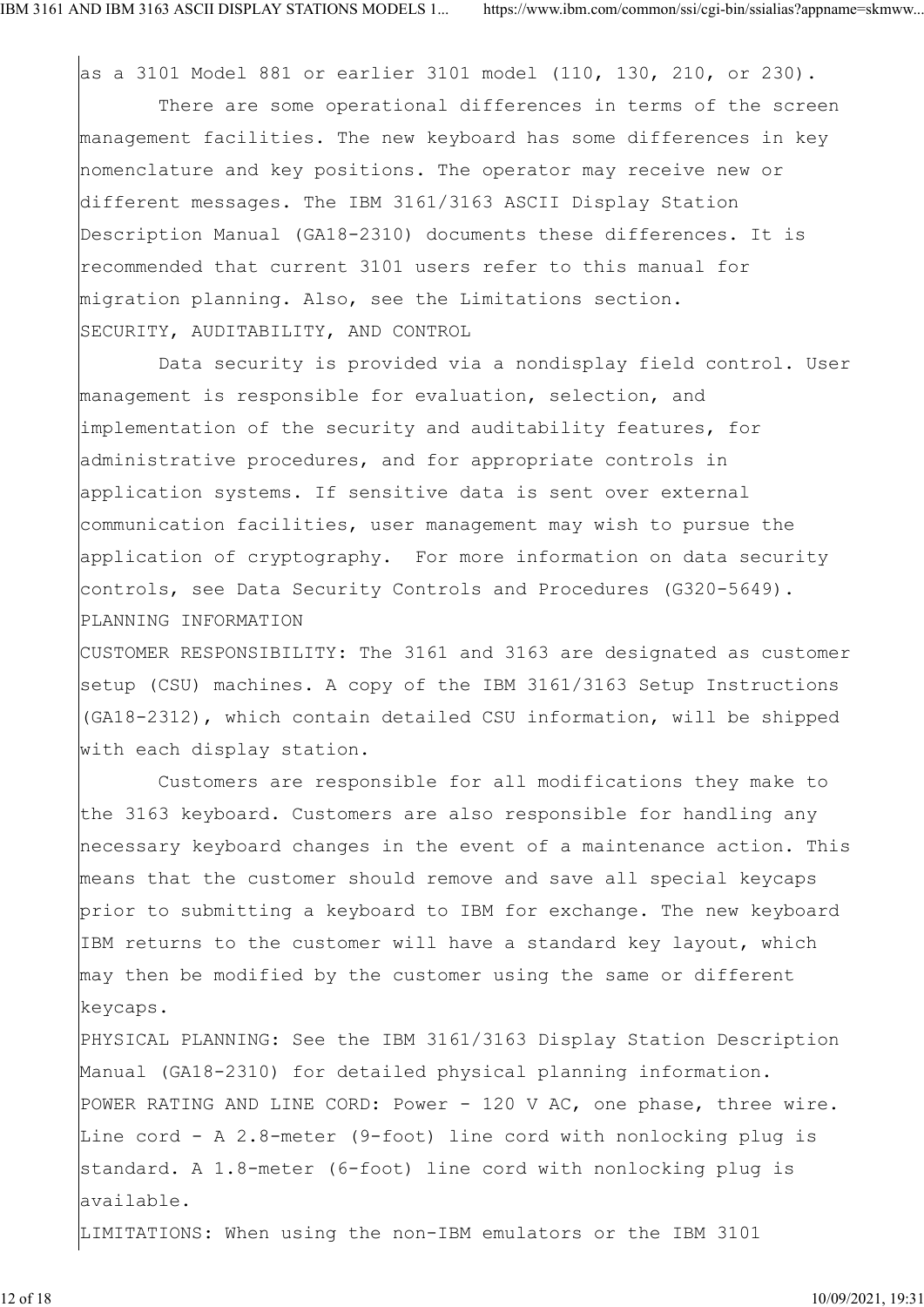emulation, the unique functions of the native 316X display are not available. You may use only those functions that the emulated device accepts. For example, the IBM 3101 has eight program function keys. When using the IBM 3161/3163 in IBM 3101 emulation mode, only F1 through F8 are available. F9 through F24 are disabled.

 The DEC VT52/VT100 emulation cartridge must be removed from the IBM 3163 in order to use the native 3163 mode or the 3101 emulation mode.

 Refer to the IBM 3161/3163 ASCII Display Station Description Manual (GA18-2310) and Using the IBM 3163 ASCII Display Station to Emulate the DEC VT100/52 (GA18-2313) for specific operational differences and limitations on the non-IBM emulators. PREREQUISITES: The 3161 and 3163 ASCII Display Stations must be attached to a host that supports the asynchronous ASCII/ISO communications protocol over RS232C or RS422A direct connection, or over a telecommunications line through asynchronous modems.

PERFORMANCE: Performance is influenced by a wide variety of factors, many of which are not under IBM's control. However, the IBM 3161 and IBM 3163 do offer some performance advantages. Both displays have a high-speed I/O communications port that can communicate at speeds up to 19.2K bps. In comparison, the IBM 3101's maximum communication speed is 9.6K bps. The 7,680-byte buffer in the 3163 allows data to be sent in large 'blocks" and then paged through by the user. This be sent in large 'blocks" and then paged through by the user. This could reduce the number of I/Os executed by the host, allowing it to perform better, and could also give the user better response time since the data is already in the terminal. CHARGES, TERMS, AND CONDITIONS

TERMS AND CONDITIONS

CUSTOMER SETUP: The 3161 and 3163 are customer setup (CSU) machines. The customer setup allowance is one day.

WARRANTY PERIOD: Three months.

WARRANTY SERVICE: Customer Carry-In Exchange service is included in the purchase of the machine and is provided under the Agreement for Purchase of IBM Machines (Z120-2892) and the Amendment for IBM Service/Exchange Center Services (Z125-3385-01).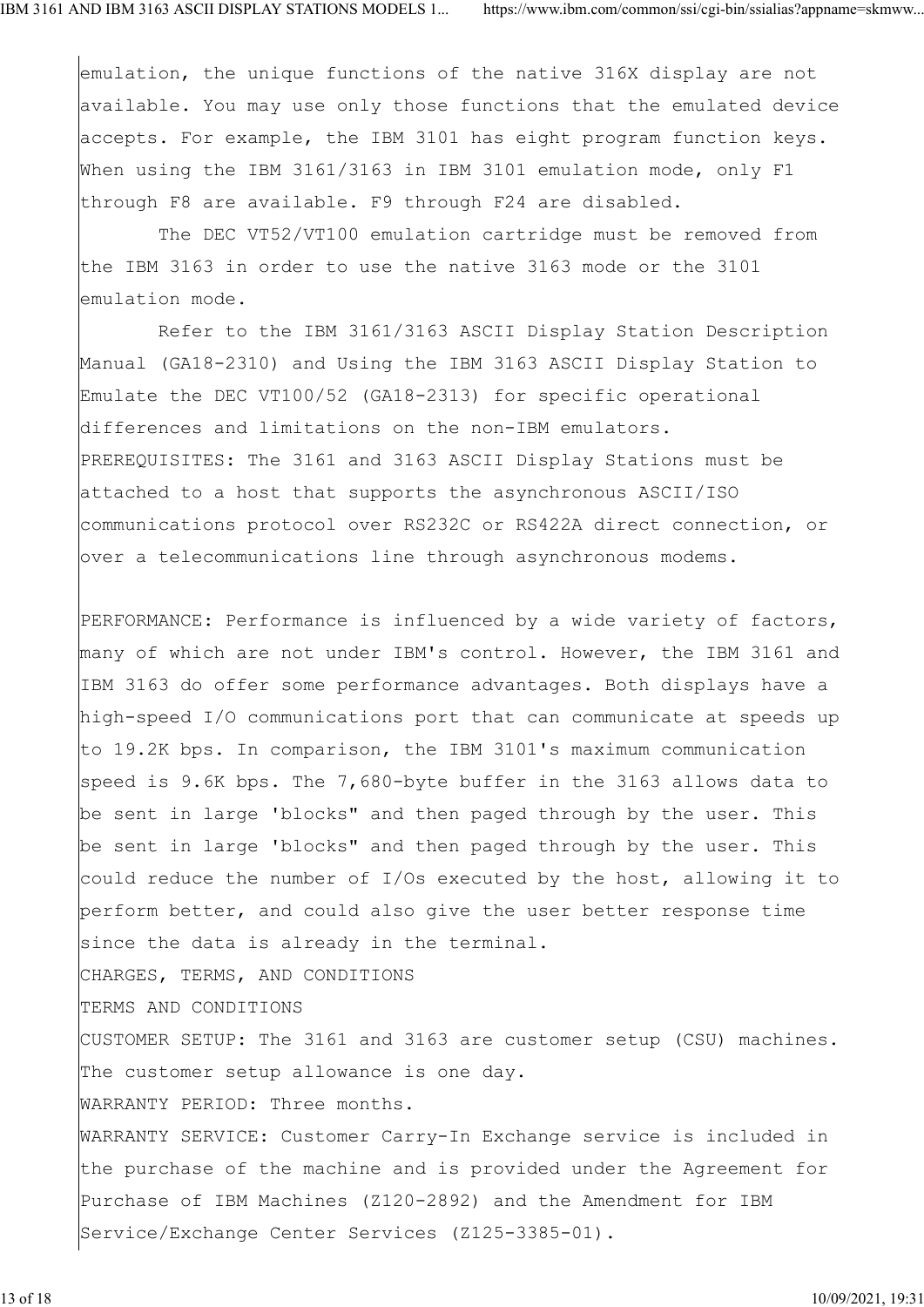WARRANTY OPTIONS: IBM On-Site Exchange and Customer On-Site Exchange are available for the applicable Warranty Option Charge under the IBM Maintenance Agreement and the Amendment for IBM Service/Exchange Center Services.

MAINTENANCE SERVICE: Maintenance service is available under the IBM Maintenance Agreement (Z125-3275) and the Amendment for IBM Service/Exchange Center Services (Z125-3385-01). The following services, as described in the 'Information Bulletin for Customers services, as described in the 'Information Bulletin for Customers - IBM Service/Exchange Center Services and Associated On-site Services' IBM Service/Exchange Center Services and Associated On-site Services' (G125-3488), are available:

o IBM On-Site Exchange (IOE)

o Customer On-Site Exchange (COE)

o Customer Carry-In Exchange (CCE)

o Customer Carry-In Repair (CCR).

CSU/CPAR TELEPHONE ASSISTANCE: For customers who are under warranty or maintenance agreements, customer setup (CSU) and customer problem analysis and resolution (CPAR) procedure assistance is available. If the customer has difficulty in completing the CSU or CPAR procedures, the customer may call the Service/Exchange Communication Center (S/ECC), toll-free, on (800) 428-2569 and request assistance in completing the CSU or CPAR procedures. The customer will receive a return telephone call to aid him in completing the procedures. IBM HOURLY SERVICE: If desired, IBM repairs or replaces defective 316X elements on an IBM hourly service basis. The same procedure as for the Customer Carry-In Repair offering must be followed. An IBM hourly service rate classification applies. ON-SITE ASSISTANCE: If a customer desires on-site assistance to

perform CPAR procedures, he may call the Service/Exchange Communication Center on the toll-free number. IBM will assist the customer in performing on-site CPAR procedures using the same documentation that is available to the customer. All on-site assistance is provided on an IBM hourly service per-call basis at the applicable hourly rates and terms. IBM HOURLY SERVICE RATE CLASSIFICATION: 1 MACHINE GROUP: A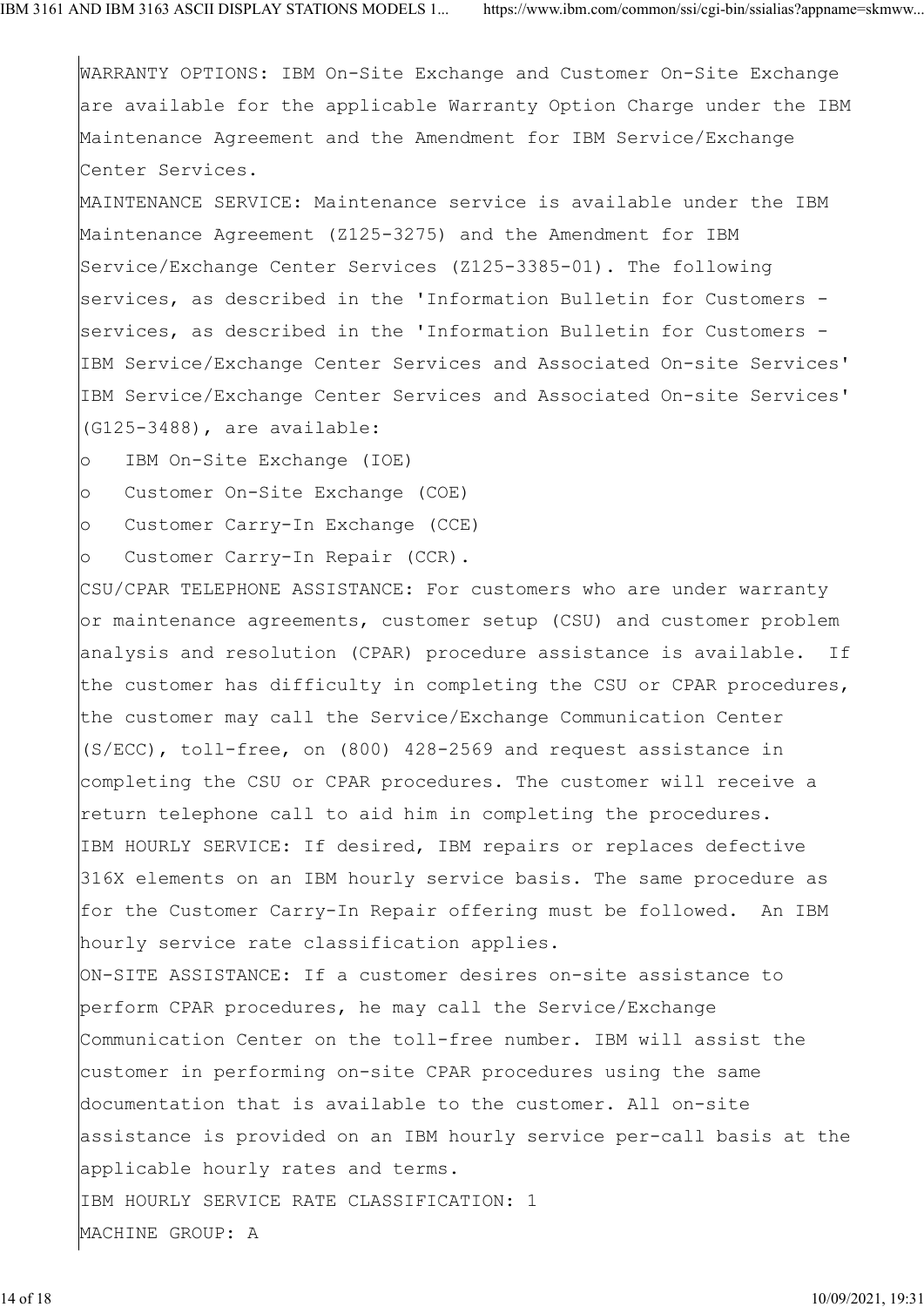|                                  |                         |                                    |                |                  | VOLUME PROCUREMENT AMENDMENT (VPA): For volume orders, the IBM 3101,  |
|----------------------------------|-------------------------|------------------------------------|----------------|------------------|-----------------------------------------------------------------------|
|                                  |                         |                                    |                |                  | IBM 3161, and IBM 3163 displays are added to the products qualifying  |
|                                  |                         |                                    |                |                  | for the VPA discount in Category I of the revised Information Display |
|                                  |                         |                                    |                |                  | System VPA Exhibit. The quantity of 3161s and 3163s can be combined   |
|                                  |                         |                                    |                |                  | with quantities of 3101s for purposes of determining the Category I   |
| discount.                        |                         |                                    |                |                  |                                                                       |
| CHARGES                          |                         |                                    |                |                  |                                                                       |
|                                  |                         |                                    |                | Minimum Warranty |                                                                       |
|                                  |                         |                                    | Option Charges |                  |                                                                       |
|                                  |                         | Purchase                           | IOE            | COE              |                                                                       |
|                                  | Model                   | Price                              | (#9799)        | (19826)          |                                                                       |
| 3161                             | 110                     | $\mathsf{S}$<br>695                | \$55           | \$35             |                                                                       |
| 3161                             | 120                     | 774                                | 55             | 35               |                                                                       |
| 3163                             | 110                     | 1,095                              | 70             | 40               |                                                                       |
| 3163                             | 120                     | 1,174                              | 70             | 40               |                                                                       |
|                                  |                         | Annual Minimum Maintenance Charges |                |                  |                                                                       |
|                                  |                         | IOE                                | COE            | CCE              | CCR                                                                   |
|                                  | Model                   | (49830)                            | (#9824)        | (49816)          | (19821)                                                               |
| 3161                             | 110                     | \$65                               | \$45           | \$40             | \$35                                                                  |
| 3161                             | 120                     | 65                                 | 45             | 40               | 35                                                                    |
| 3163                             | 110                     | 80                                 | 55             | 50               | 45                                                                    |
| 3163                             | 120                     | 80                                 | 55             | 50               | 45                                                                    |
|                                  | Machine Element Charges |                                    |                |                  |                                                                       |
|                                  |                         |                                    | Part           | Purchase         |                                                                       |
|                                  | 3161 Machine Elements   |                                    | Number         | Price            |                                                                       |
| Video                            |                         |                                    | 6319006        | \$290            |                                                                       |
| Keyboard                         |                         |                                    | 1386303        | 180              |                                                                       |
|                                  | Logic (Model 11)        |                                    | 6113000        | 165              |                                                                       |
|                                  | Logic (Model 12)        |                                    | 6113001        | 244              |                                                                       |
| Pedestal                         |                         |                                    | 6319013        | 20               |                                                                       |
| Line Cord-2.8 m (9.0 ft) 6952297 |                         |                                    |                | 10               |                                                                       |
|                                  |                         | Line Cord-1.8 m (6.0 ft) 6952298   |                | 10               |                                                                       |
| Video Cable                      |                         |                                    | 6165557        | 30               |                                                                       |
|                                  |                         |                                    | Part           | Purchase         |                                                                       |
| 3163 Machine Elements            |                         |                                    | Number         | Price            |                                                                       |
| Video                            |                         |                                    | 6319006        | \$290            |                                                                       |
| Keyboard                         |                         |                                    | 1386304        | 200              |                                                                       |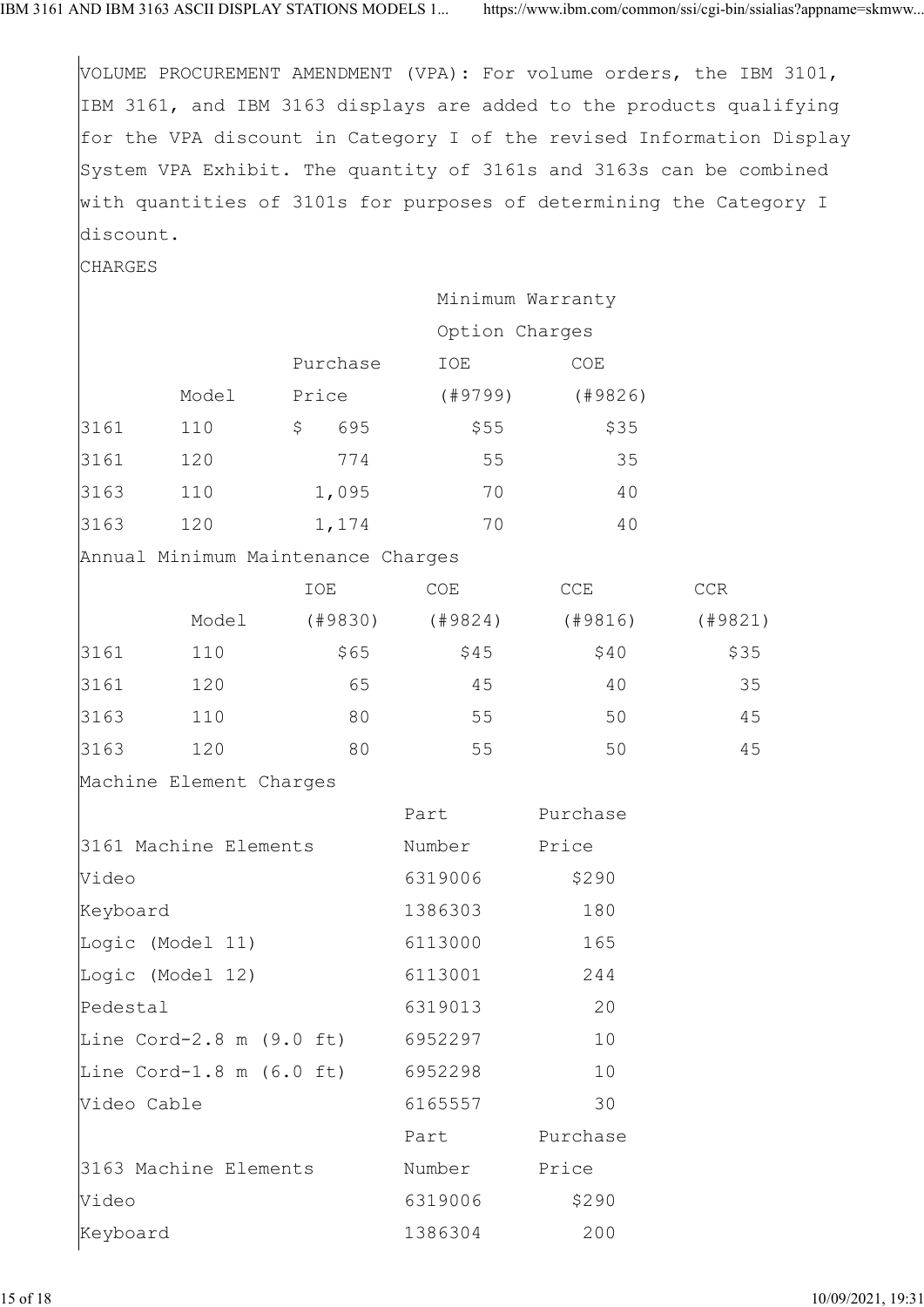$\overline{1}$ 

| Logic (Model 11)                                                 | 6113002      | 545           |  |
|------------------------------------------------------------------|--------------|---------------|--|
| Logic (Model 12) 6113003                                         |              | 624           |  |
| Pedestal                                                         | 6319013      | 20            |  |
| Line Cord-2.8 m (9.0 ft) 6952297                                 |              | 10            |  |
| Line Cord-1.8 m (6.0 ft) 6952298                                 |              | 10            |  |
| Video Cable                                                      | 6165557      | 30            |  |
| $\text{Cartridge}$ (DEC VT52/100) * 6113006                      |              | 50            |  |
| * Also available via #8103 when ordered with the 3163            |              |               |  |
| Accessories                                                      |              |               |  |
|                                                                  |              | Part Purchase |  |
|                                                                  | Number Price |               |  |
| Clear Keycaps (60) 6341707                                       |              | \$50          |  |
| with Paper Inserts                                               |              |               |  |
| Blank Light Keycaps (60) 1351710                                 |              | 25            |  |
| Blank Dark Keycaps (60) 1351728                                  |              | 25            |  |
| Paper Inserts (300) 6341704                                      |              | 30            |  |
| Keycap Removal Tools (6) 1351717                                 |              | 11            |  |
| Modem Cable                                                      | 6343332      | 66            |  |
| Keycaps and Paper Inserts include a removal tool.                |              |               |  |
| Notice to IBM Customers                                          |              |               |  |
| June 18, 1985                                                    |              |               |  |
| IBM 3161 AND IBM 3163 ASCII DISPLAY STATIONS ANNOUNCED, IBM 3101 |              |               |  |
|                                                                  |              |               |  |

MODEL 881 WITHDRAWN, AND INFORMATION DISPLAY SYSTEM VOLUME PROCUREMENT AMENDMENT (VPA) EXHIBIT REVISED

 The IBM 3161 and IBM 3163 ASCII Display Stations provide improved product function and ergonomics for IBM ASCII displays at a new low price. Each display station contains IBM 3101 Model 881 (Model 230) emulation to provide current 3101 users with a smooth migration path.

WITHDRAWAL FROM MARKETING

 Effective September 18, 1985, IBM is withdrawing from marketing the IBM 3101 Model 881 (formerly designated as the Model 230).

 IBM's supply of the product being withdrawn is limited. Orders for this product received by IBM before the effective date of withdrawal will be acknowledged on an as-available basis. By no later than one month following the effective date of withdrawal, either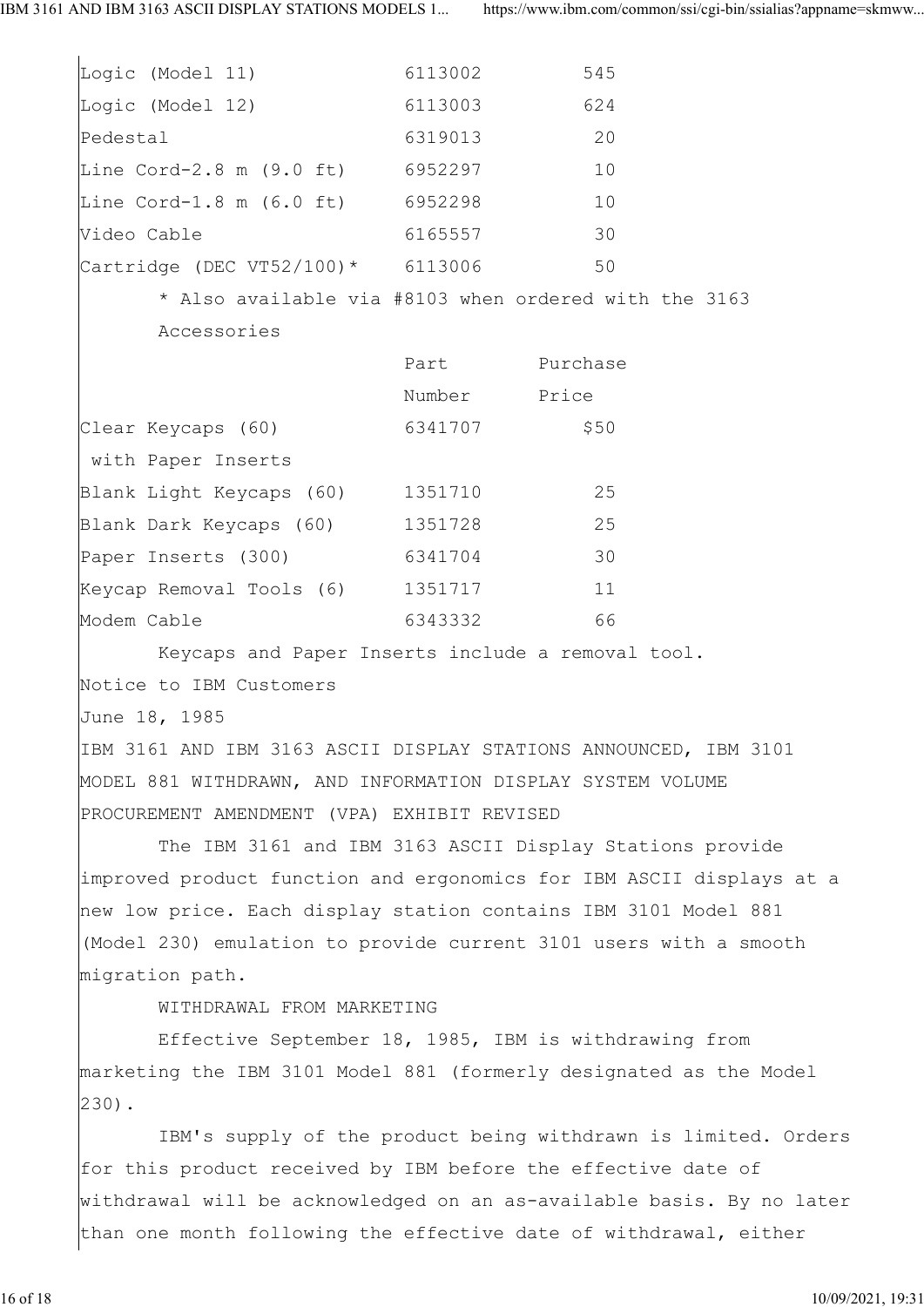your order will be assigned an IBM estimated shipment date or you will be notified that IBM cannot accept your order.

 IBM will honor all orders that have been assigned an estimated shipment date. The estimated shipment date for new orders will be on or before December 31, 1985. If you defer the estimated shipment date of any on-order IBM 3101 Model 881, the order may be cancelled by IBM.

 IBM maintenance and other customer engineering services are not affected by this announcement and will continue to be available for these machines.

 Current IBM 3101 RPQ models (882, 837, and 834) are not affected by this announcement. IBM will continue to accept new orders and honor on-order delivery dates for these 3101 RPQ models.

 These procedures apply to all VPA and special bid customers who have not ordered the withdrawn product from IBM. (The term 'order" means that a written request from the customer, including 'order" means that a written request from the customer, including requested shipment dates, has been received by IBM.) Requested delivery dates may be any time within the VPA or special bid contract period.

INFORMATION DISPLAY SYSTEM VOLUME PROCUREMENT AMENDMENT

## EXHIBIT REVISED

 The revised Information Display System VPA Exhibit replaces the IBM 3101 and IBM 3102 Machines VPA Exhibit, and has been included for your information. The IBM 3161 and IBM 3163 ASCII Display Stations have been added to the new Category I, along with the remaining IBM 3101 models. Existing VPAs are not affected by the revised Exhibit unless you wish to transfer the Category A machines of your current Exhibit to the revised Exhibit. If you wish to do so, you must notify IBM in writing by September 18, 1985. The terms of the revised Exhibit, including the revised discount schedule, will be applied to all machines shipped on or after the date IBM receives your written notice. If this option is chosen, the following terms apply: (SEE HARD COPY FOR EXHIBIT.)

o The total quantity commitment of machines in Category I of the VPA (both shipped and unshipped) will be the same as the Category